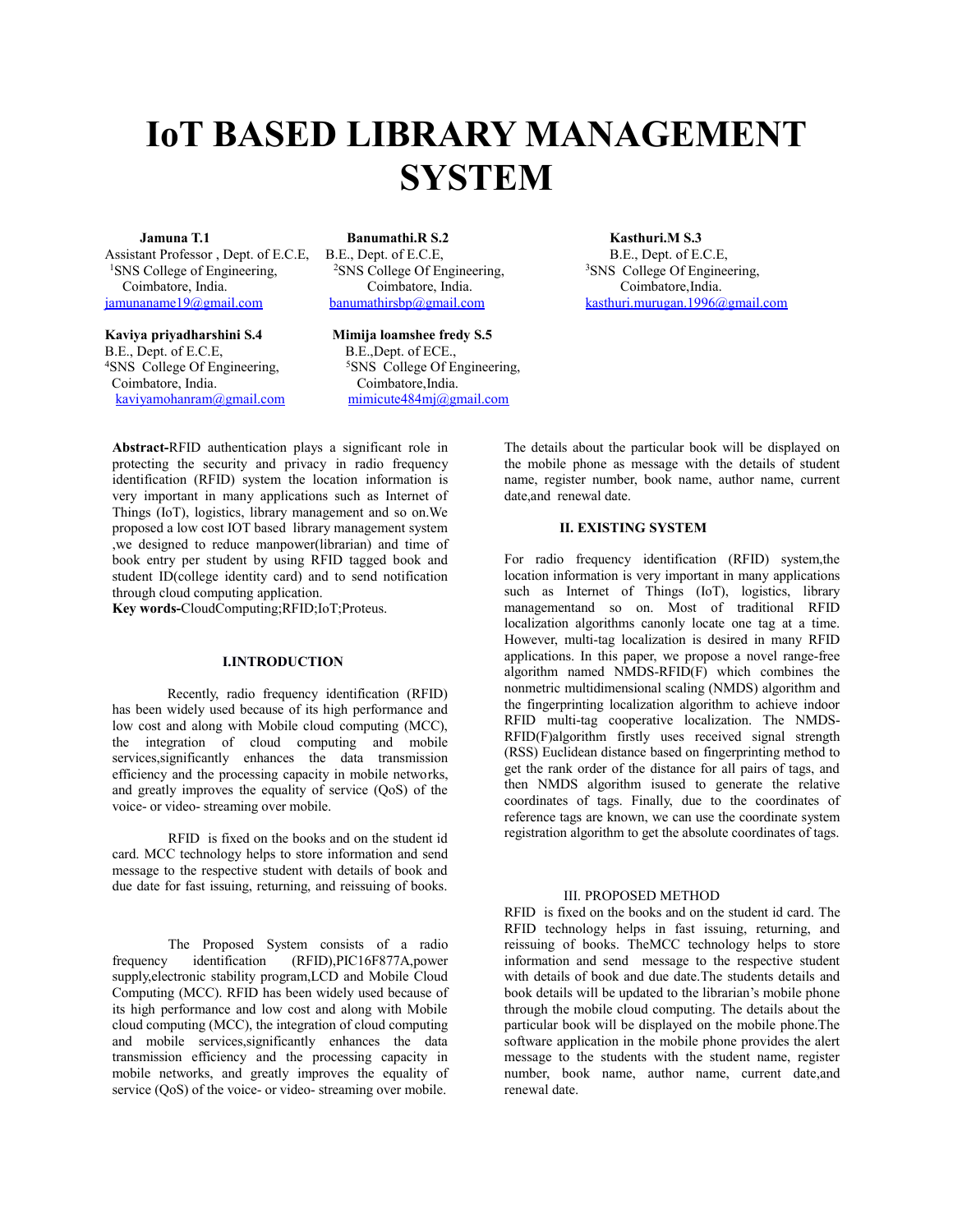## **Block diagram**



The above figure is the diagrammatic representation of the proposed system

# **IV. HARDWARE IMPLEMENTATION**

# **A.PICMICROCONTROLLER (PIC16F877A)**

A.PIC (usually pronounced as *"pick"*) is a family of microcontrollers made by Microchip Technology, derived from the PIC1650 originally developed by General Instrument's Microelectronics Division. The name PIC initially referred to *Peripheral Interface Controller*. The first parts of the family were available in 1976; by 2013 the company had shipped more than twelve billion individual parts, used in a wide variety of embedded systems.Early models of PIC had read-only memory (ROM) or fieldprogrammable EPROM for program storage, some with provision for erasing memory. All current models use flash memory for program storage, and newer models allow the PIC to reprogram itself. Program memory and data memory are separated. Data memory is 8-bit, 16-bit, and, in latest models, 32-bit wide. Program instructions vary in bit-count by family of PIC, and may be 12, 14, 16, or 24 bits long. The instruction set also varies by model, with more powerful chips adding instructions for digital signal processing functions.The hardware capabilities of PIC devices range from 6-pin SMD, 8-pin DIP chips up to 144 pin SMD chips, with discrete I/O pins, ADC and DAC modules, and communications ports such as UART, I2C, CAN, and even USB. Low-power and high-speed variations exist for many types.The manufacturer supplies computer software for development known as MPLAB X, assemblers and C/C++ compilers, and programmer/debugger hardware under the MPLAB and [PICKit](https://en.wikipedia.org/wiki/PICKit) series. Third party and some open-source tools are also available. PIC devices are popular due to their low cost, wide availability, large user base, extensive collection of application notes, availability of low cost or free development tools, serial programming, and reprogrammable Flash-memory capability.

## **B.RFID READER**

 Radio-frequency identification (RFID) uses electromagnetic fields to automatically identify and track tags attached to objects.

 The tags contain electronically stored information. Passive tags collect energy from a nearby RFID reader's interrogating radio waves. Active tags have a local power source (such as a battery) and may operate

hundreds of meters from the RFID reader. Unlike a barcode, the tag need not be within the line of sight of the reader, so it may be embedded in the tracked object. RFID is one method for Automatic Identification and Data Capture (AIDC



#### **C.RFID TAG**

 Radio-frequency identification (RFID) uses electromagnetic fields to automatically identify and track tags attached to objects. The tags contain electronically stored information. Passive tags collect energy from a nearby RFID reader's interrogating radio waves. Active tags have a local power source (such as a battery) and may operate hundreds of meters from the RFID reader. Unlike a barcode, the tag need not be within the line of sight of the reader, so it may be embedded in the tracked object. RFID is one method for Automatic Identification and Data Capture (AIDC).

## **D.LCD**

A liquid-crystal display (LCD) is a flat-panel display or other electronically modulated optical device that uses the light-modulating properties of liquid crystals. Liquid crystals do not emit light directly, instead using a backlight or reflector to produce images in colour or monochrome.LCDs are available to display arbitrary images (as in a general-purpose computer display) or fixed images with low information content, which can be displayed or hidden, such as preset words, digits, and 7 segment displays, as in a digital clock. They use the same basic technology, except that arbitrary images are made up of a large number of small pixels, while other displays have larger elements.

# **V.SOFTWARE IMPLEMENTATION A.MP LAB IDE**

 Microchip has a large suite of software and hardware development tools integrated within one software package called MPLAB Integrated Development Environment (IDE). MPLAB IDE is a free, integrated toolset for the development of embedded applications on Microchip's PIC and dsPIC microcontrollers. It is called an Integrated Development Environment, or IDE, because it provides a single integrated environment to develop code for embedded microcontrollers.MPLAB IDE runs as a 32 bit application on MS Windows, is easy to use and includes a host of free software components for fast application development and super-charged debugging. MPLAB IDE also serves as a single, unified graphical user interface for additional Microchip and third party software and hardware development tools. Moving between tools is a snap, and upgrading from the free software simulator to hardware debug and programming tools is done in a flash because MPLAB IDE has the same user interface for all tool.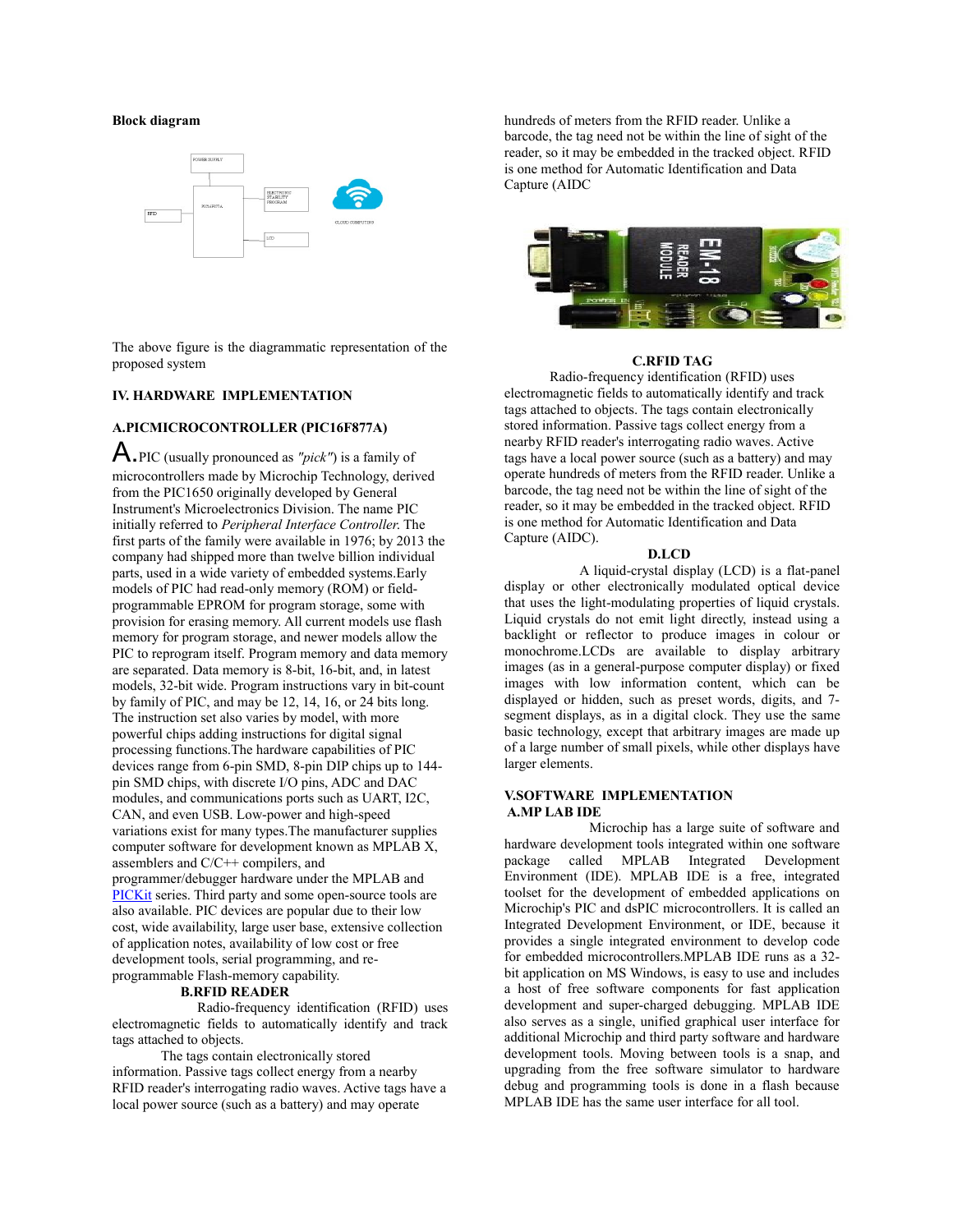

# **B.ANDROID STUDIO**

 Android Studio is the official integrated development environment (IDE) for Google's Android operating system, built on **JetBrains'** IntelliJ IDEA software and designed specifically for Android development.It is available for download on Windows, macOS and Linux based operating systems. It is a replacement for the Eclipse Android Development Tools (ADT) as primary IDE for native Android application development.Android Studio was announced on May 16, 2013 at the Google I/O conference. It was in early access preview stage starting from version 0.1 in May 2013, then entered beta stage starting from version 0.8 which was released in June 2014.The first stable build was released in December 2014, starting from version 1.0.



# **C.PROTEUS DESIGN SUITE**

 The Proteus Design Suite is a proprietary software tool suite used primarily for electronic design automation. The software is used mainly by electronic design engineers and technicians to create schematics and electronic prints for manufacturing printed circuit boards.It was developed in Yorkshire, England by Labcenter Electronics Ltd and is available in English, French, Spanish and Chinese languages.The first version of what is now the Proteus Design Suite was called PC-B and was written by the company chairman, John Jameson, for DOS in 1988. Schematic Capture support followed in 1990, with a port to the Windows environment shortly thereafter. Mixed mode SPICE Simulation was first integrated into Proteus in 1996 and microcontroller simulation then arrived in Proteus in 1998. Shape based autorouting was added in 2002 and 2006 saw another major product update with 3D Board Visualisation. More recently, a dedicated IDE for simulation was added in 2011 and MCAD import/export was included in 2015. Feature led product releases are typically biannual, while maintenance based service packs are released as required.



 The design system provides a low cost, convenient and easy to use system for surveillance purpose. It is easy to capture the intruders.

 It will be easy and much comfortable to any kind of places. This system also ensures good quality of service. Apart from this the captured image can be viewed.

#### **CONCLUSION**

 In this project we have developed a mobile app as a library manager for library management system by using mobile computation technology(mcc) in IOT system.in here there is no need of manpower(librarian) instead of that we have include cloud computing app.without using any sensors we also reduced cost.data base that is details of the students and book have been stored then transmit and receive easily even at the time of noaccess internet.a simple library management system using app and pic have been developed.





## FUTURE ENHANCEMENT

In future, the project used in several applications by adding additional components such as colud App. By using gps, we can directly have a communication with the inducers.

 Also by connecting a pic microcontroller instead to getting for more information about the intruders entry. So there is no need for continuous monitoring of human.